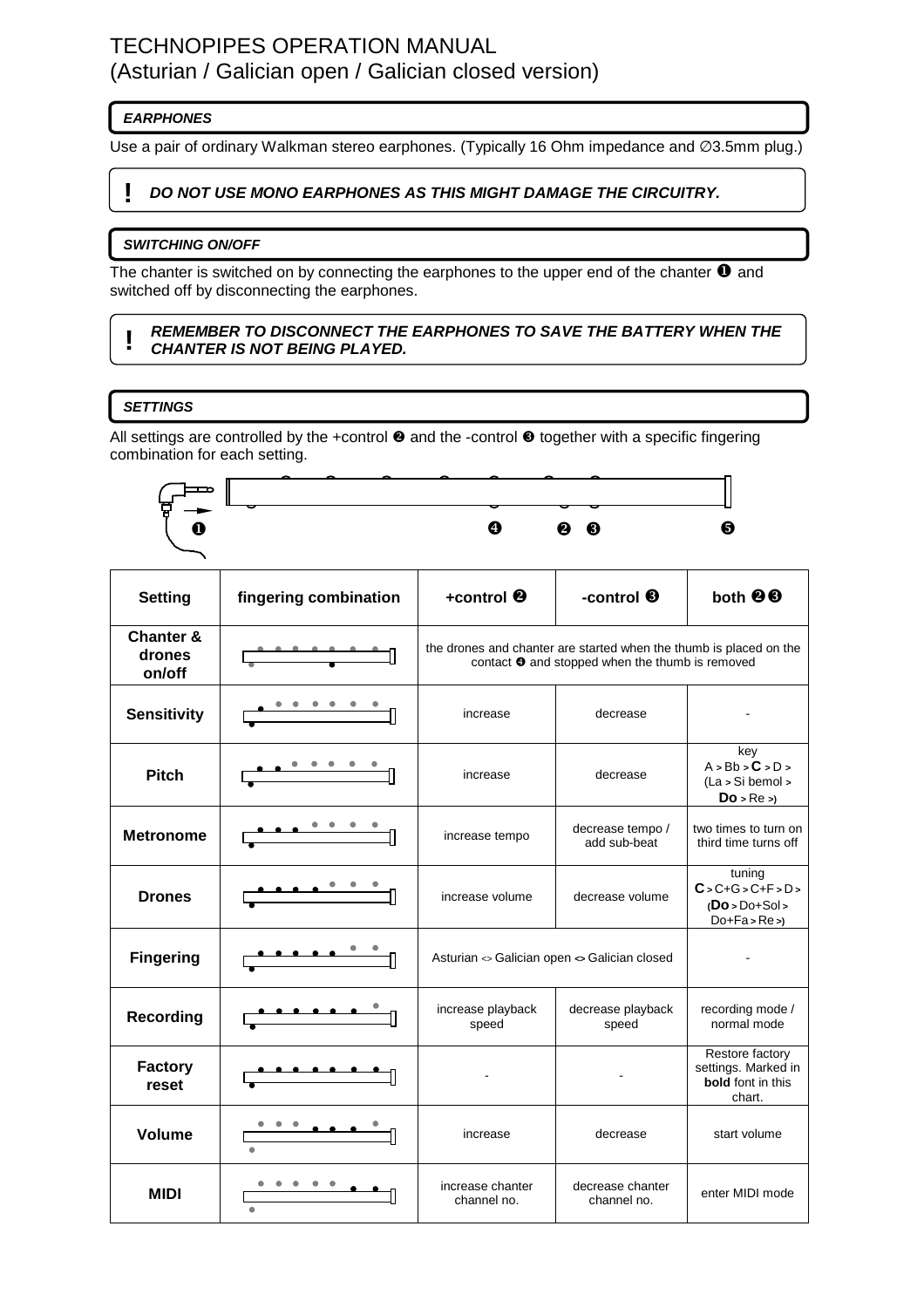#### **PLAYING**

The contacts of the chanter are electrical and not mechanical, meaning they do not have to be pressed down to become activated. The grip does not have to be any firmer than that on the pipe chanter. To start the drones and chanter, put the lower hand thumb on the contact  $\bullet$  on the back. To stop playing, remove the thumb from the contact  $\mathbf{\Theta}$ .

(Fingering charts can be found on the product webpage www.fagerstrom.com)

#### **VOLUME**

The output volume depends to some extent on the type of earphone plugged in.

### **! PLAYING AT HIGH VOLUME MIGHT DAMAGE YOUR HEARING.**

#### **SENSITIVITY**

It could happen, from time to time, that your fingers are very dry, causing them to become poor conductors. The chanter, being dependant of electrical conductivity, may then have some trouble sensing the correct note, instead producing a squeaky sound, or the wrong note. You then need to increase the sensitivity. On the other hand, your fingers may be very warm and short-circuit the chanter through a very thin film of sweat, and the chanter will then fail to detect your correct finger position. You will then need to decrease the sensitivity. The sensitivity can be set to five different levels.

#### **PITCH**

The chanter starts in the key of C (Do) (523Hz). The low C goes from 185Hz up to 738Hz in steps of 0.1 to 0.7Hz. The key of the chanter can easily be set to A (La), Bb (Si bemol), C (Do), or D (Re). The accuracy is within ±3Hz.

#### **MIDI**

MIDI (Musical Instrument Digital Interface) is an electronic communications protocol that enables electronic musical instruments, computers, and synthesizers etc. to communicate with each other. MIDI does not transmit an audio signal - it transmits digital data messages defining parameters such as pitch and volume of the musical notes to play. See http://www.midi.org for further reading.

MIDI mode is entered, if MIDI combination is fingered at the time the MIDI cable is connected. The chanter is initially set to channel 1, but can be set between 1 and 14. The bass is fixed on channel 15 and the tenor fixed on channel 16. The default C is MIDI note number 72. In MIDI mode, the volume settings for chanter and drones affect the note velocity. It is up to the receiver to interpret the velocity data. (In MIDI mode, metronome and recording are not available.)

#### **RECORDING**

The chanter can record more than 1200 notes. You can play along with the recorded notes to practice phrases, seconds, etc. When recording, the first note and the last note preceding the Sound off note are not stored for simplifying the creation of loops. The recorded track is played back on the right channel, and you play along on the left channel. The playback speed can be set between ¼ and 2 times the recorded speed.

Typical recording sequence:

- 1) Start drones and chanter.
- 2) Play the Recording fingering combination.
- 3) Put your lower hand thumb on both the +control and -control. A high pitched beep indicates recording mode.
- 4) Record as long as you like, or until the memory is full (indicated by a low pitched beep).
- 5) Play the Sound off note.
- 6) Start playback by turning drones and chanter on.
- 7) Play along.
- 8) Exit recording mode by 2) and 3) above. A low pitched beep indicates normal mode.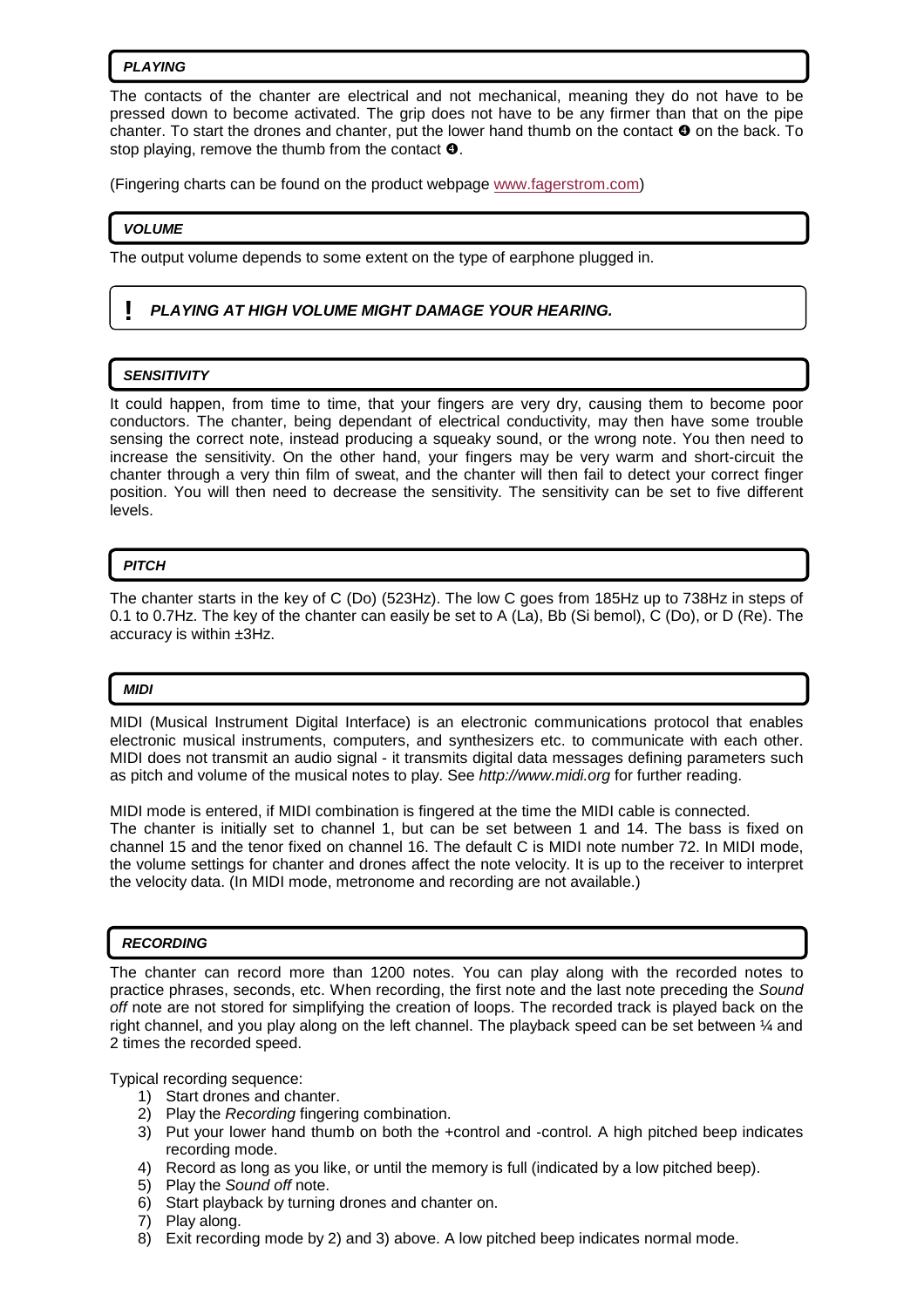#### **METRONOME**

The metronome does not start at any given tempo. You set the tempo like this:

- 1) Hold the *Metronome* fingering combination.
- 2) Think of a tempo in you head.
- 3) Beat the tempo once on the +/-controls (both contacts at the same time).
- 4) (OPTIONAL) Add sub-beats by touching the -control.
- 5) Beat the tempo again on the +/-controls to set the main beat.
- 6) The metronome continues in that tempo.
- 7) Touch +/-controls again holding the Metronome fingering combination: the metronome turns off.

#### **BATTERY**

 $\overline{a}$ 

The chanter uses one 1.5Volt AAA/LR03 alkaline battery, or one 1.2Volt AAA/HR03 NiMH rechargeable battery. The chanter will run approx. 10 hours on a 1000mAh NiMH rechargeable battery, or 20 hours in MIDI mode. A rechargeable battery is recommended as it will be cheaper in the long run.

If the chanter does not start correctly, or runs only for a few minutes before shutting itself off, the chanter needs a new battery.

#### **CHANGING THE BATTERY**

Remove the end cap  $\bullet$  from the chanter by firmly pulling it outwards. Move the battery holder to the side to allow the battery to slide out slightly. Tap the battery end of the chanter against the palm of your hand in order to get the battery out. Insert the new battery with the **negative** pole towards the end cap. Make sure the battery holder makes **electrical contact with the negative pole**. Press the end cap back on.



#### **PRECAUTIONS**

**Do not expose the chanter to high temperatures** (e.g. in a car during daytime). High temperatures can damage the battery and distort plastic parts.

**Handle the chanter carefully**. Dropping it can damage the circuit board and housing, and can cause the chanter to malfunction.

**Keep out of reach of small children**. Product contains small parts.

| <b>TROUBLESHOOTING</b> |                                                                                                                     |  |  |
|------------------------|---------------------------------------------------------------------------------------------------------------------|--|--|
| Symptom:               | Chanter does not start.                                                                                             |  |  |
| Solution:              | Make sure the battery is ok. Make sure the battery holder makes electrical contact with<br>the battery pole.        |  |  |
| Symptom:               | Chanter does not start correctly, or runs only for a few minutes before shutting itself<br>off.                     |  |  |
| Solution:              | Change/charge the battery.                                                                                          |  |  |
|                        |                                                                                                                     |  |  |
| Symptom:               | Chanter makes a clicking noise on one channel, and sounds with a low pitch on the<br>other.                         |  |  |
| Solution:              | Chanter is in MIDI mode. Disconnect and reconnect the earphones without fingering<br>the combination for MIDI mode. |  |  |